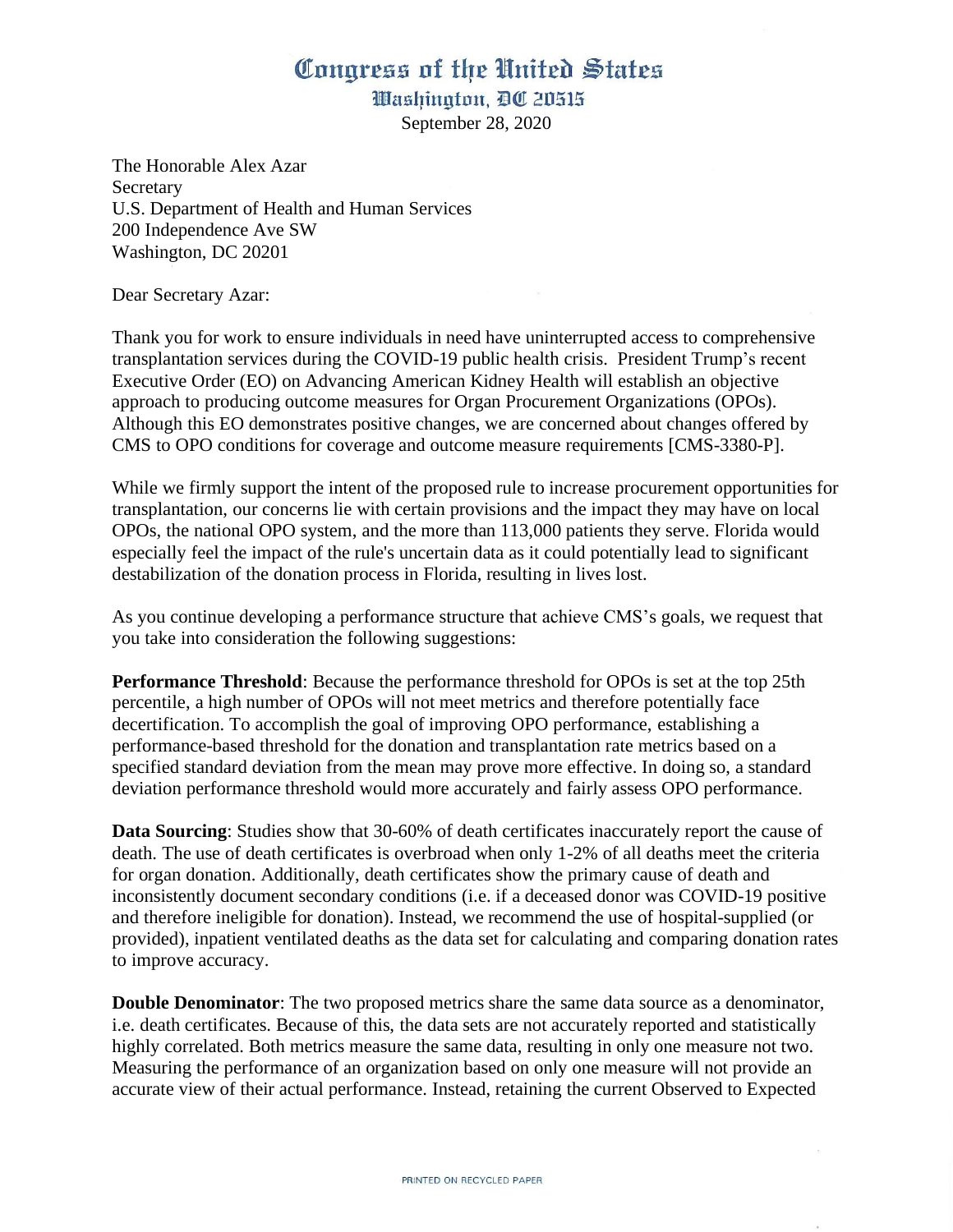(O:E) Yield measure, currently managed by the national federal contractor, would properly measure organ transplantation rates. This form of data is independently reported, verifiable, calculated, and widely supported by all stakeholders in the donation and transplantation community.

Florida has enjoyed wide success with its OPOs, demonstrating over two years an increase of 22 percent in the state's number of donors. As a result, more than 11 million people have registered their donation decision in Florida. However, even with this increase, Florida OPOs, and those throughout the country, may still face decertification under the proposed metrics, which could severely inhibit organ donation and transplantation throughout Florida and various states in the U.S.

For these reasons, we respectfully request these recommendations to be carefully considered to ensure patients have access to transplant services. We look forward to working with you on our mutual objective of increasing organ donation and transplantation rates for those in need.

Sincerely,

John H. Rutherford Member of Congress

Mario Diaz-Balart Member of Congress

Ted Deutch Member of Congress

Al Lawson Member of Congress

Donna E. Shalala Member of Congress

Ted S. Yoho, D.V.M. Member of Congress

Gus M. Bilirakis Member of Congress

Val B. Demings

Val B. Demings Member of Congress